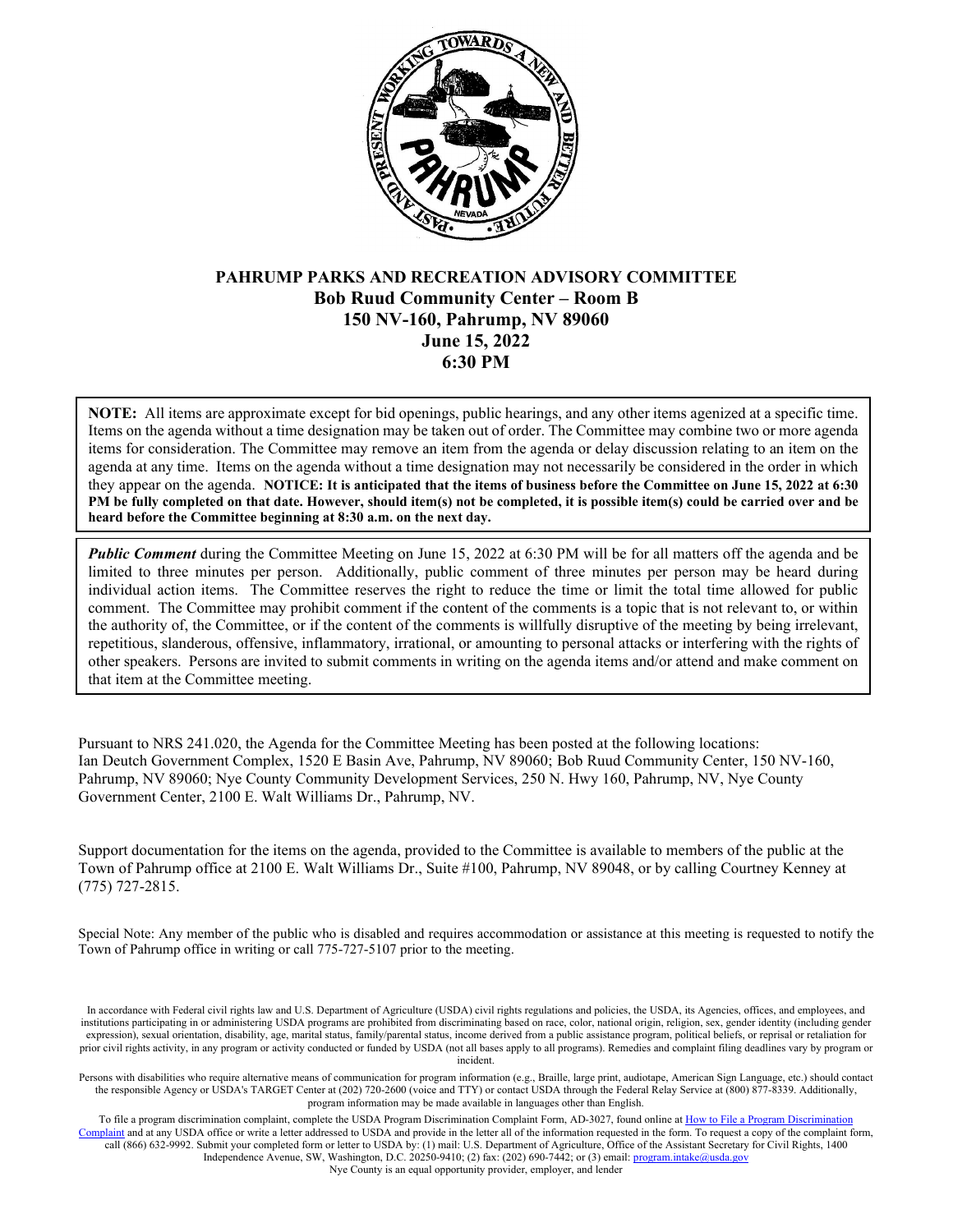# **PAHRUMP PARKS AND RECREATION ADVISORY COMMITTEE AGENDA**

#### **ITEM # SUBJECT June 15, 2022**

- 1. Pledge of Allegiance and Call to Order
- 2. Roll Call
- 3. Approval of the Agenda for June 15, 2022
- 4. Committee Comments (This item limited to announcements or topics/issues proposed for future workshops/agendas)
- 5. GENERAL PUBLIC COMMENT (Three-minute time limit per person.) Action will not be taken on the matters considered during this period until specifically included on an agenda as an action item (First)
- 6. For Possible Action Discussion and deliberation of Minutes of the Pahrump Parks and Recreation Advisory Committee, meeting of [May 18, 2022.](https://www.pahrumpnv.gov/DocumentCenter/View/1947/PPRAC-Minutes-May-18-2022)
- 7. Announcements (First)
- 8. For Possible Action Discussion and deliberation of Major Event Park Reservation Requests.
- 9. [Presentation](https://www.pahrumpnv.gov/DocumentCenter/View/1948/Item9) Discussion of Field Allocation request forms for July-December of the 2022 Fall Season.
- 10. For Possible Action Discussion and deliberation to accept the removal of Brian Hayes from the Pahrump Parks and Recreation Advisory Committee, due to more than three consecutive unexcused absences.
- 11. For Possible Action Discussion and deliberations to select the active voting members and alternate positions to the Pahrump Park and Recreation Advisory Committee.
- 12. [For Possible Action](https://www.pahrumpnv.gov/DocumentCenter/View/1949/PRAC-By-laws) Discussion and deliberation to 1) Review the current By-Laws for the Pahrump Parks and Recreation Advisory Committee and 2) Determine if the updated draft bylaws are finalized for Board of County Commissioners final approval.
- 13. For Possible Action Discussion and deliberation regarding the progress and/or any updates on the development of the Fairgrounds. After committee discussion – Public Discussion.
- 14. For Possible Action Discussion and deliberation regarding the progress and/or any updates on the development of Kellogg Park. After committee discussion – Public Discussion.